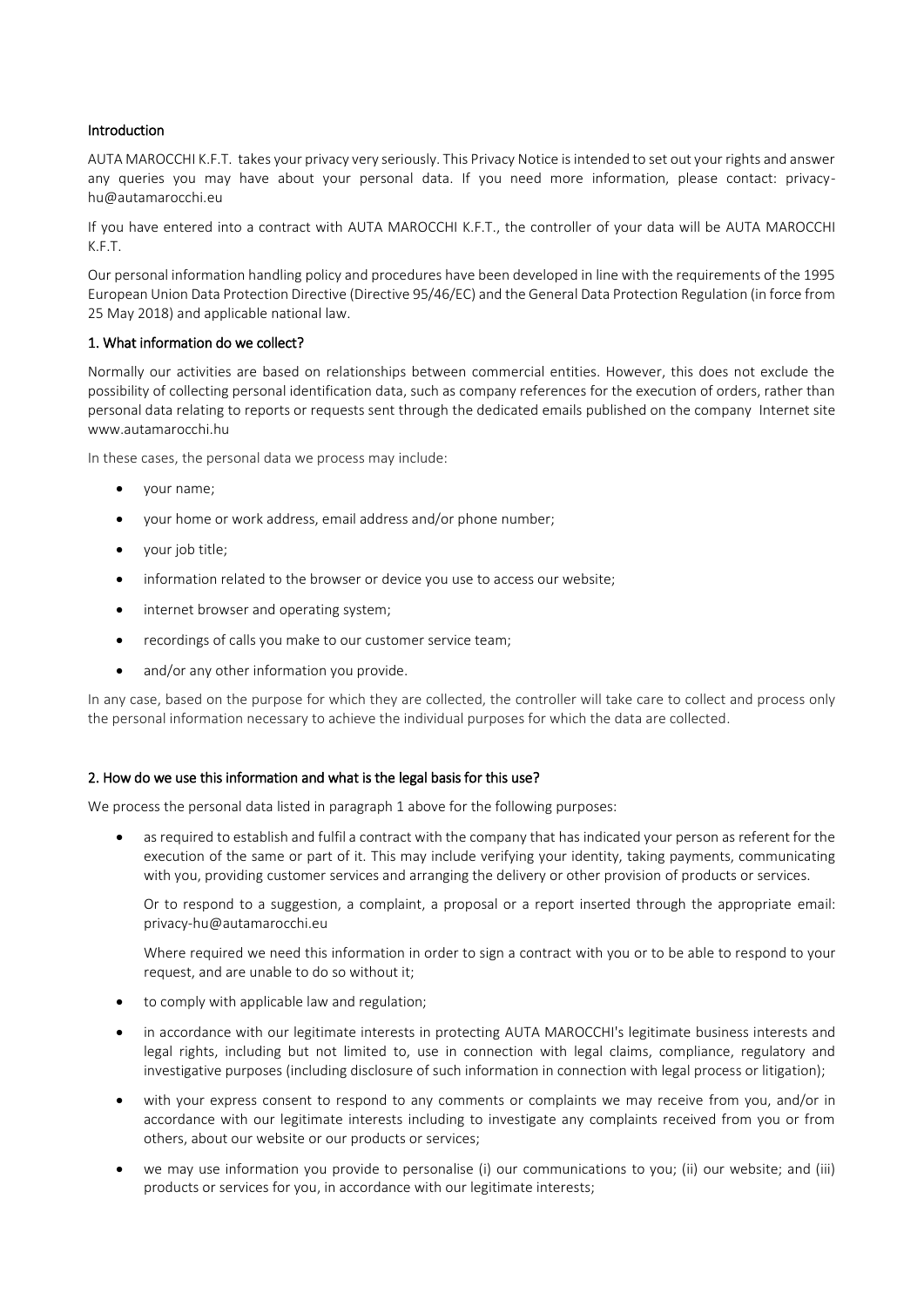- to monitor use of our websites and online services. We may use your information to help us check, improve and protect our products, content, services and websites, both online and offline, in accordance with our legitimate interests;
- in circumstances where you contact us by telephone, calls may be recorded for quality, training and security purposes, in accordance with our legitimate interests; and

# 3. With whom and where will we share your personal data?

We may share your personal data with our subsidiaries to process it for the purposes of inter-group administration and to deliver products or services where elements of these are provided by group companies other than those with which you have directly contracted.

We may also share your personal data with the below third parties:

- our professional advisors such as our auditors and external legal and financial advisors;
- marketing and communications agencies where they have agreed to process your personal data in line with this Privacy Notice;
- market research companies;
- our suppliers, business partners and sub-contractors; and/or
- search engine and web analytics.

Personal data may be shared with government authorities and/or law enforcement officials if required for the purposes above, if mandated by law or if needed for the legal protection of our legitimate interests in compliance with applicable laws. Personal data may also be shared with third party service providers who will process it on behalf of AUTA MAROCCHI K.F.T. for the purposes above. Such third parties include, but are not limited to, providers of website hosting, maintenance, call centre operation and identity checking.

If our business or any part of it is sold or integrated with another business, your details will be disclosed to our advisers and those of any prospective purchaser and will be passed to the new owners of the business.

## 4. How long will you keep my personal data?

We will not keep your personal information for any purpose for longer than is necessary and will only retain the personal information that is necessary in relation to the purpose. We are also required to retain certain information as required by law or for as long as is reasonably necessary to meet regulatory requirements, resolve disputes, prevent fraud and abuse, or enforce our terms and conditions.

Data related to the execution of the commercial contracts in place, including the data related to billing, payments, and any other administrative and / or tax burden, will be kept based on the tax regulations in force from time to time.

Other data collected through electronic channels (reports, complaints, suggestions, proposals entered via the site autamarocchi.hu) will be processed for the time necessary to provide answers and will be deleted within 6 months from the date of last processing. Data about recruiting. Personal data collect through job applications are stored for 18 months.

## 5. Where is my data stored?

The personal data that we collect from you may be transferred to and stored outside the European Economic Area ("EEA"). It may also be processed by staff operating outside the EEA who work for us or for one of our suppliers, in which case the third country's data protection laws will have been approved as adequate by the European Commission or other applicable safeguards are in place. Further information may be obtained from our Privacy Team.

## 6. What are my rights in relation to my personal data?

You have the right to ask us not to process your personal data for marketing purposes. You can exercise your right to prevent such processing by checking certain boxes on the forms we use to collect your data, clicking the unsubscribe button on any communication we have sent to you or by contacting us.

Where you have consented to us using your personal data, you can withdraw that consent at any time.

If the information we hold about you is inaccurate or incomplete, you can notify us and ask us to correct or supplement it.